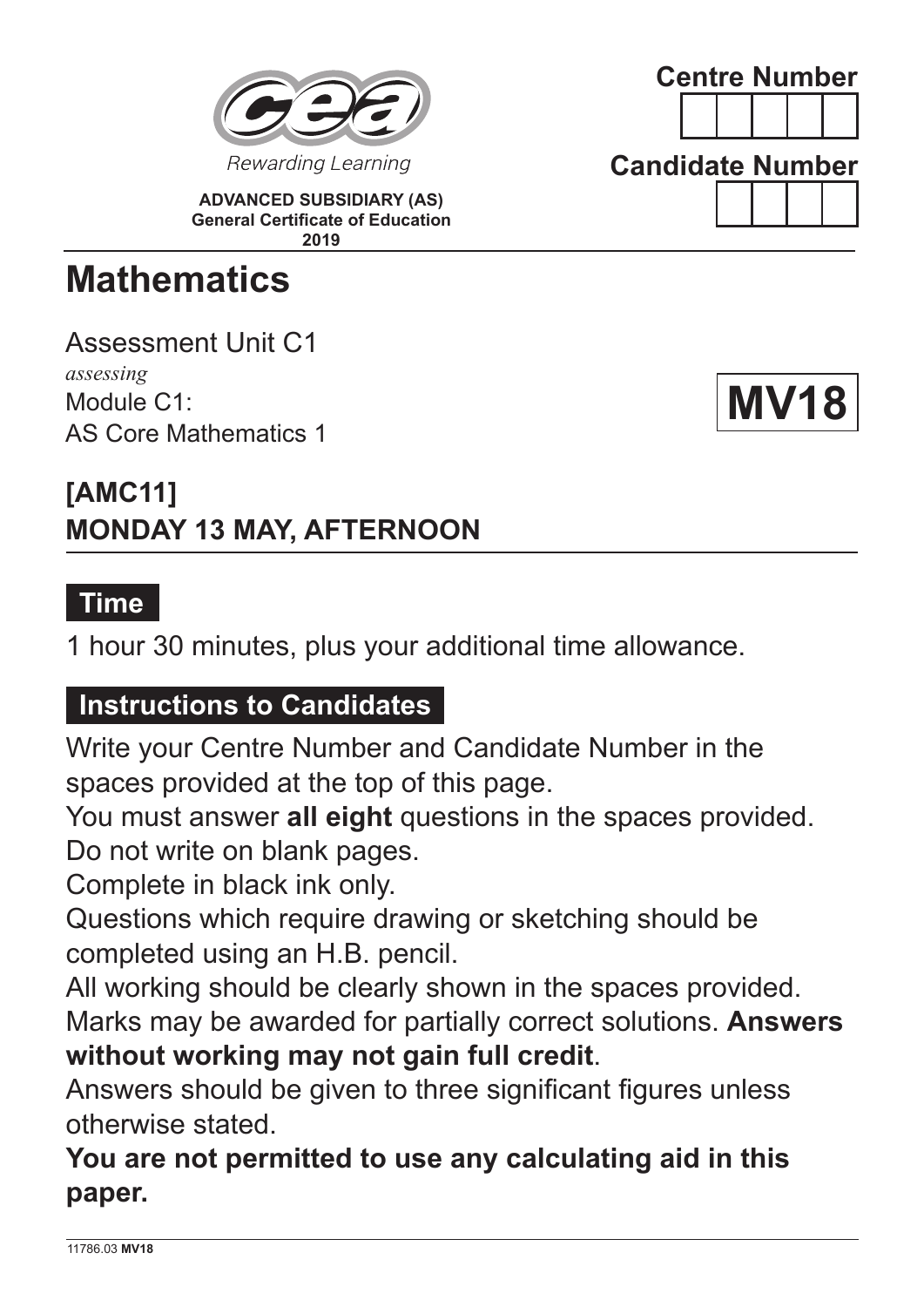### **Information for Candidates**

The total mark for this paper is 75

Figures in brackets printed at the end of the question indicate the marks awarded to each question or part question.

A copy of the **Mathematical Formulae and Tables booklet** is provided.

Throughout the paper the logarithmic notation used is  $\ln z$  where it is noted that  $\ln z \equiv \log_a z$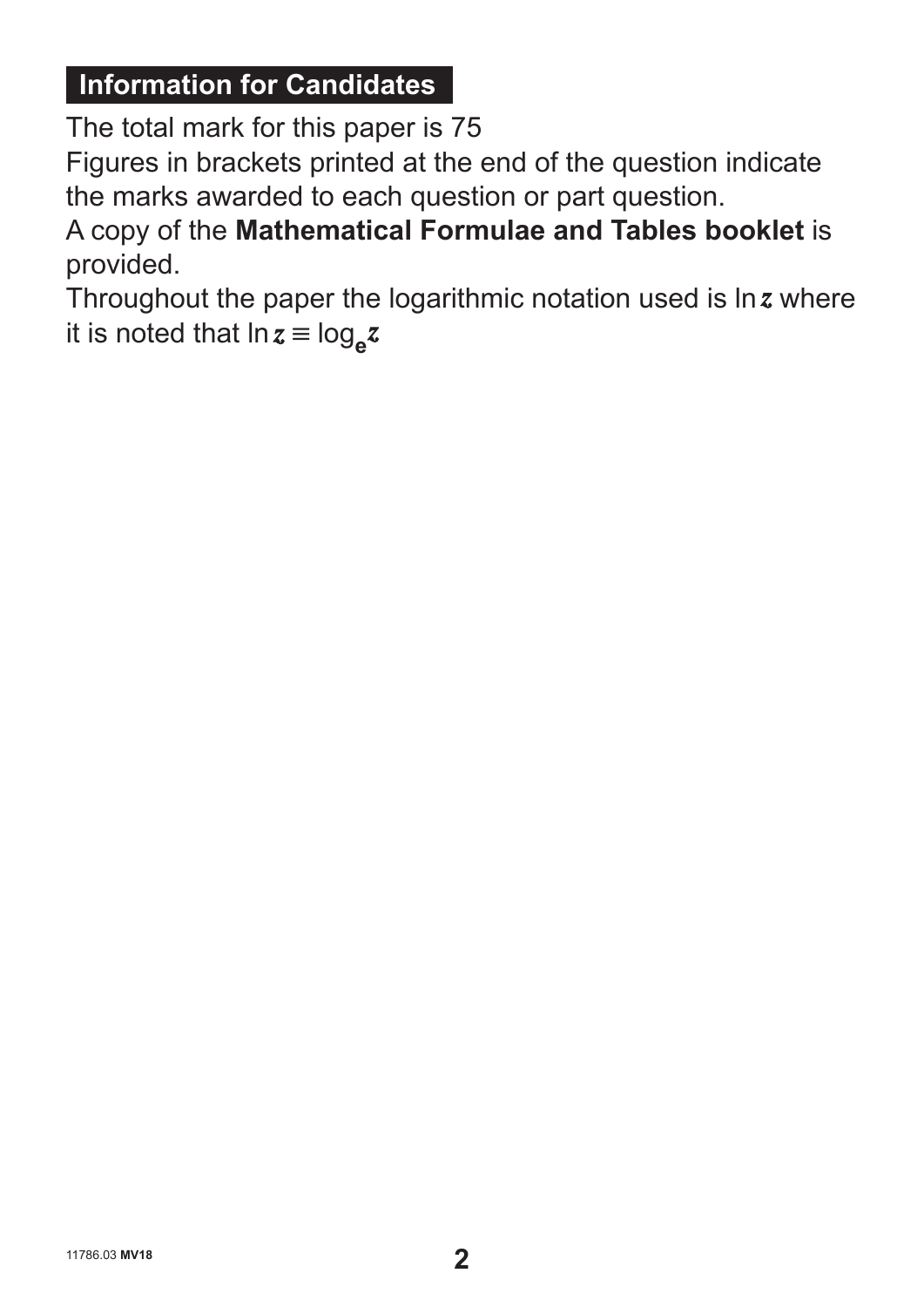(a) Simplify as far as possible  $\overline{\mathbf{1}}$ 

| $\frac{\sqrt{2}-1}{3-2\sqrt{2}}$ [5 marks] |
|--------------------------------------------|
|                                            |
|                                            |
|                                            |
|                                            |
|                                            |
|                                            |
|                                            |
|                                            |
|                                            |
|                                            |
|                                            |
|                                            |
|                                            |
|                                            |
|                                            |
|                                            |
|                                            |
|                                            |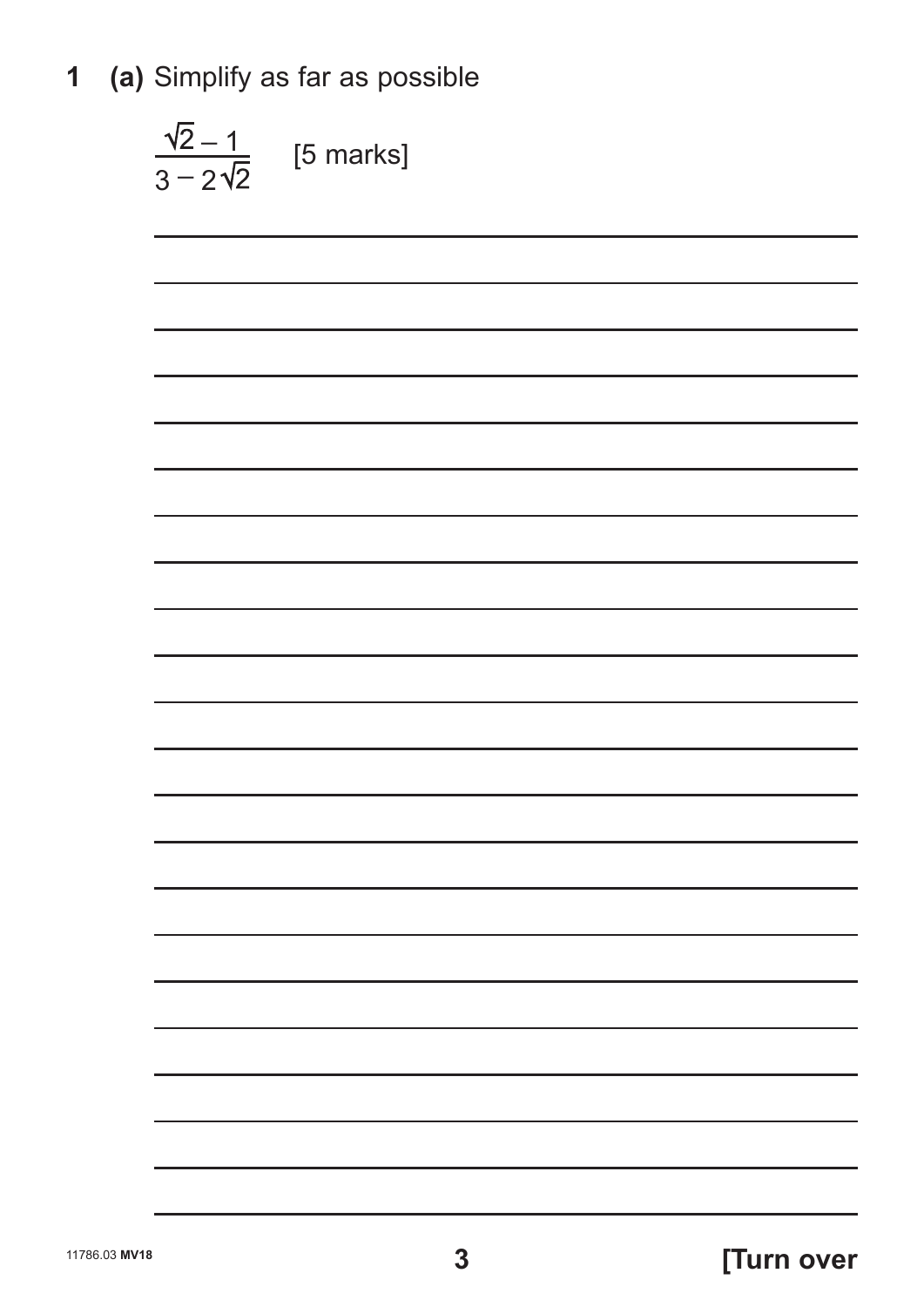| <b>(b) (i)</b> Write $2x^2 + 8x - 3$ in the form $2[(x+p)^2 - q]$<br>[2 marks] |
|--------------------------------------------------------------------------------|
|                                                                                |
|                                                                                |
|                                                                                |
|                                                                                |
|                                                                                |
|                                                                                |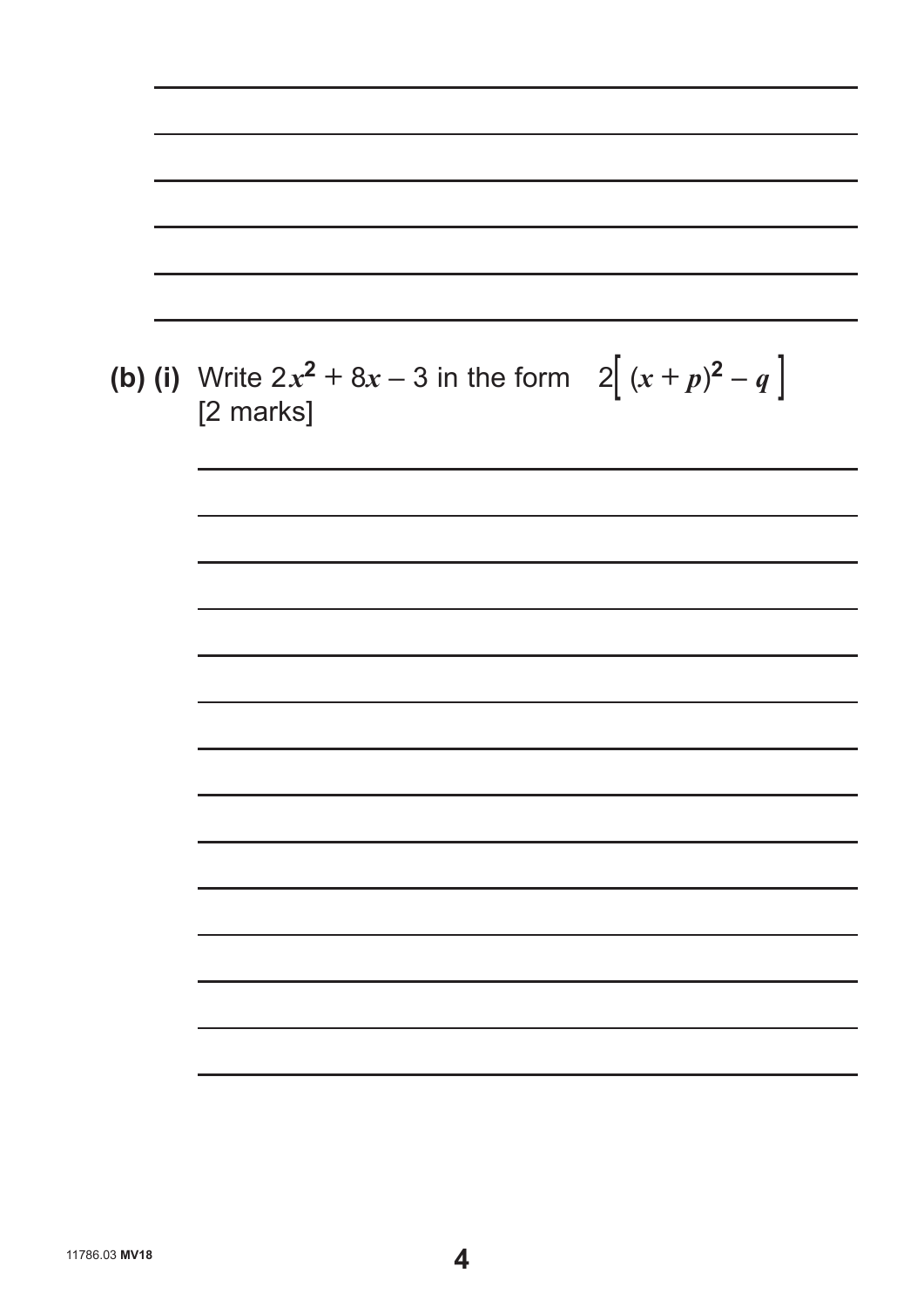**(ii)** Hence state the minimum value of  $2x^2 + 8x - 3$ and the value of  $x$  at which it occurs.  $[2 \text{ marks}]$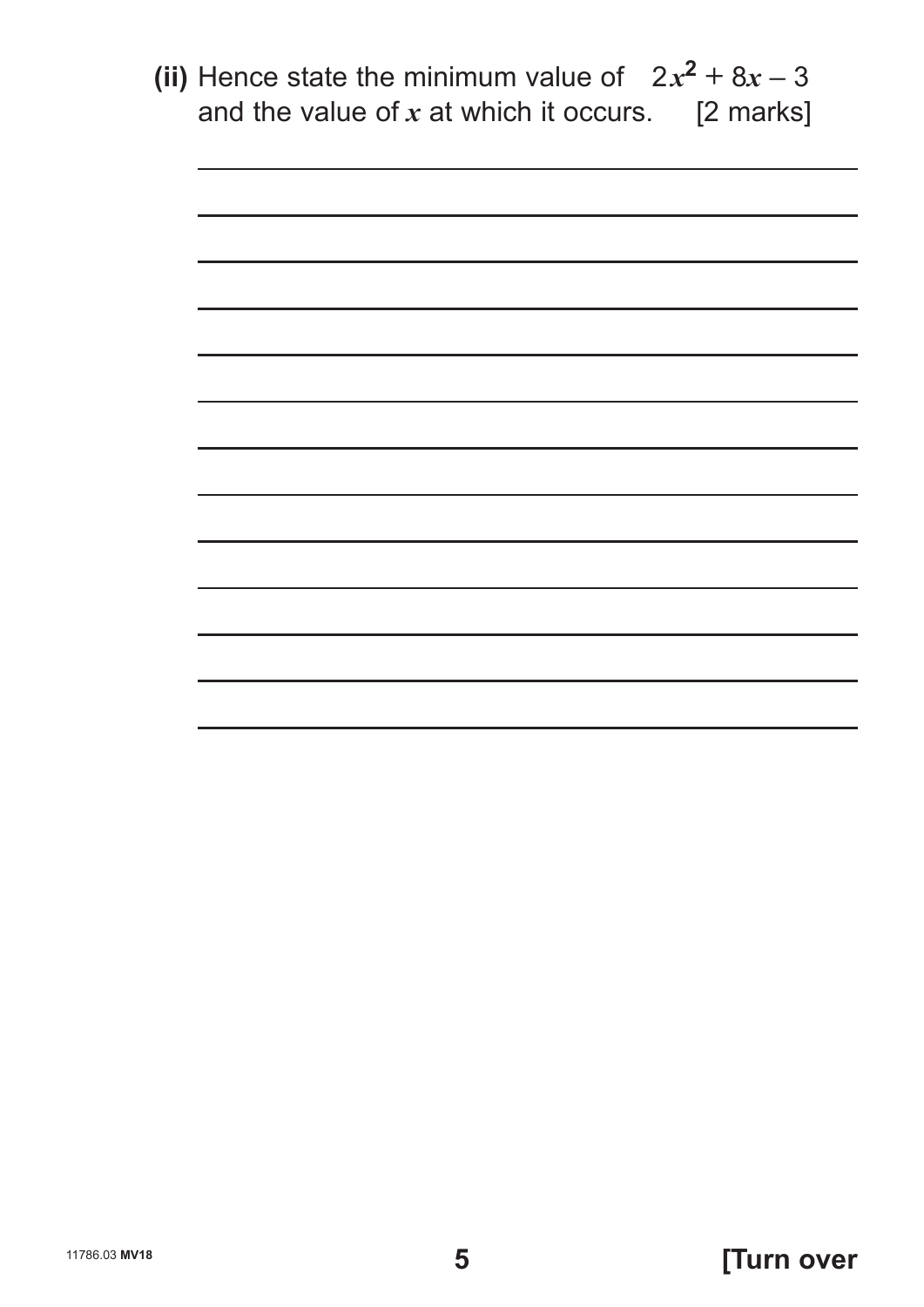**2 Fig. 1** below shows a sketch of the graph of the function  $y = f(x)$ .



Point A has coordinates (1, 4).

 Each following sketch shows a single transformation of the function  $y = f(x)$ .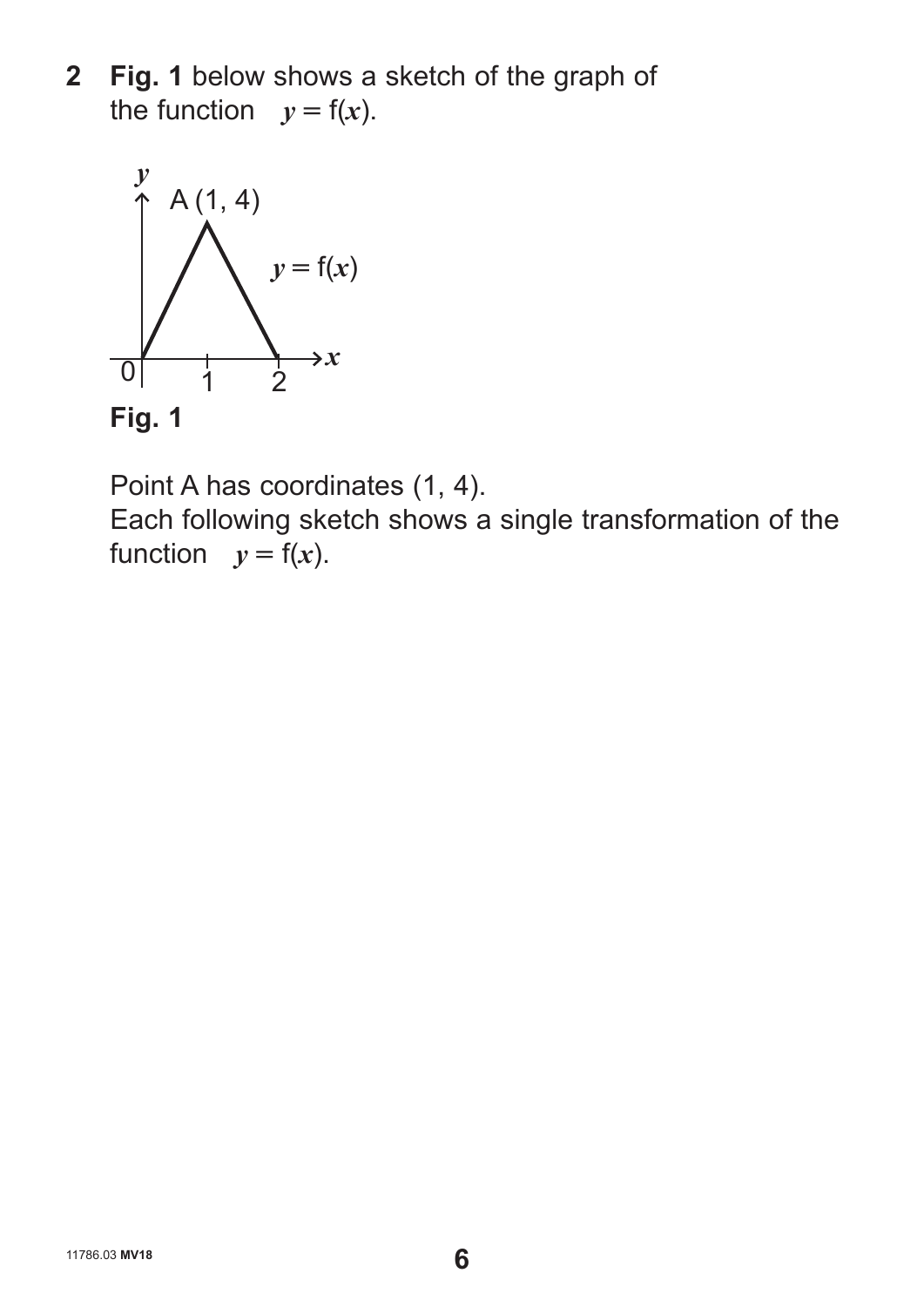For each sketch, use function notation to describe the transformation shown. [2 marks for each]



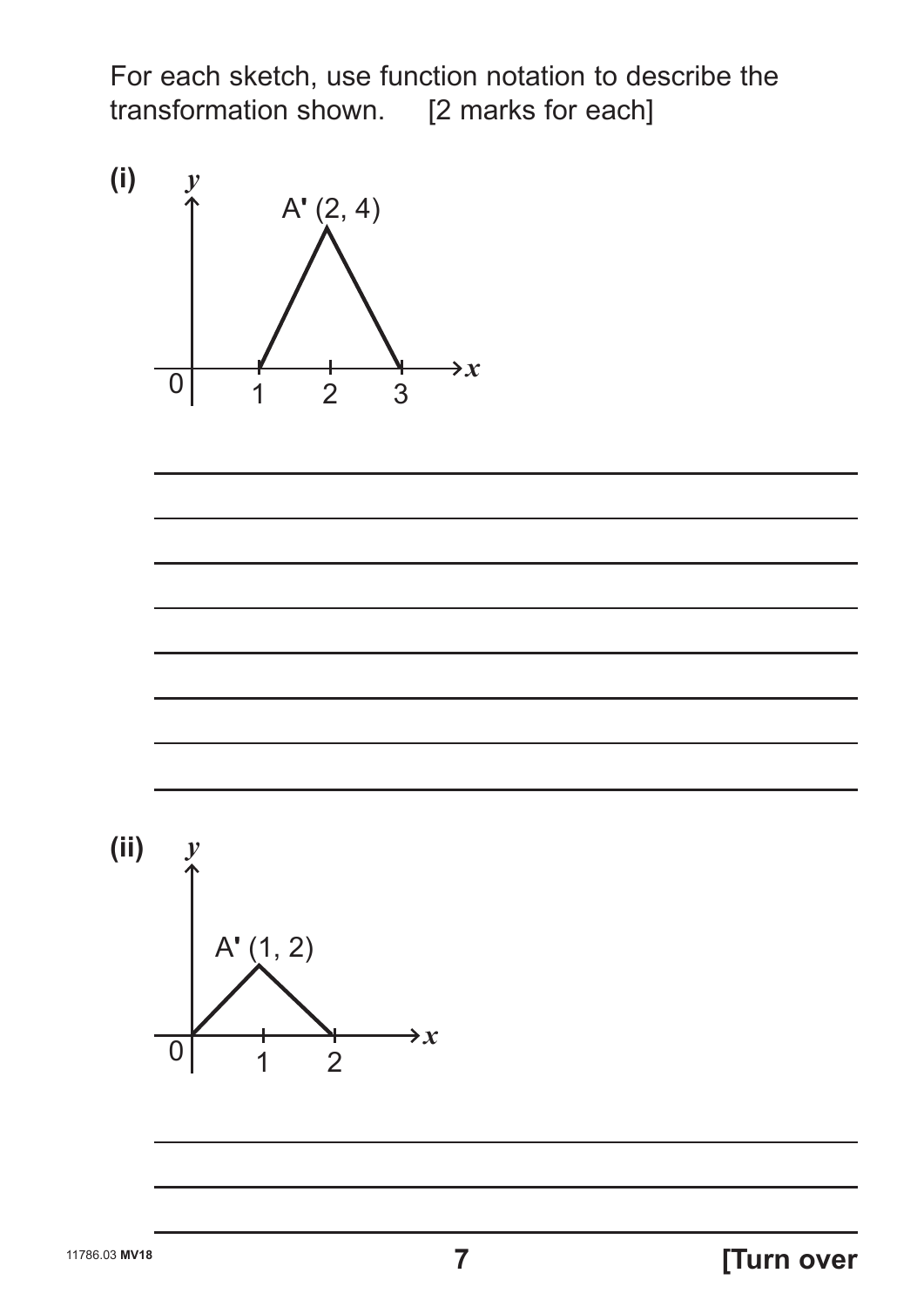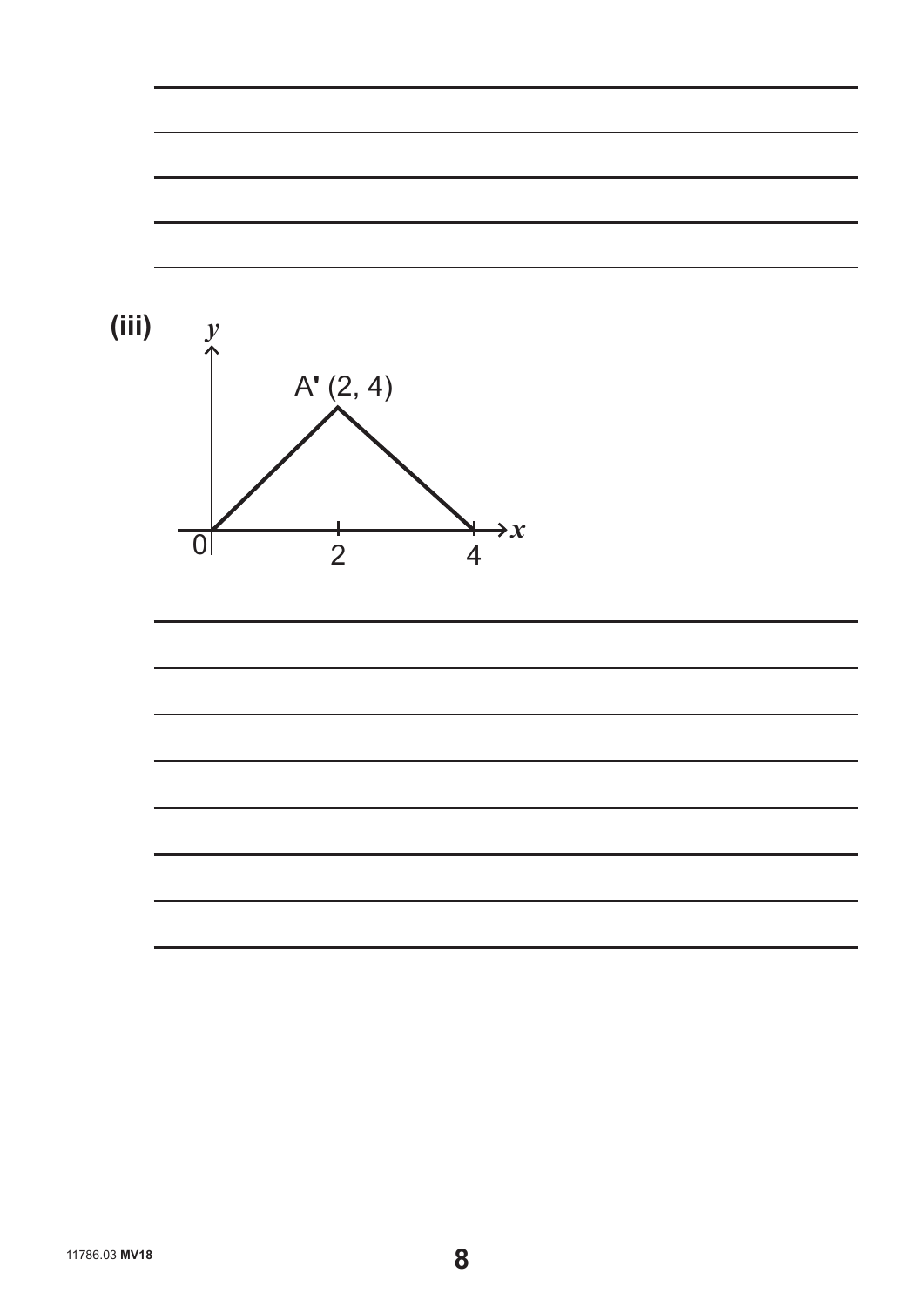**3 (a)** Simplify as far as possible

$$
\left[\frac{1}{x-3}-\frac{2}{x}\right]+\frac{x-6}{4(x-3)}
$$
 [5 marks]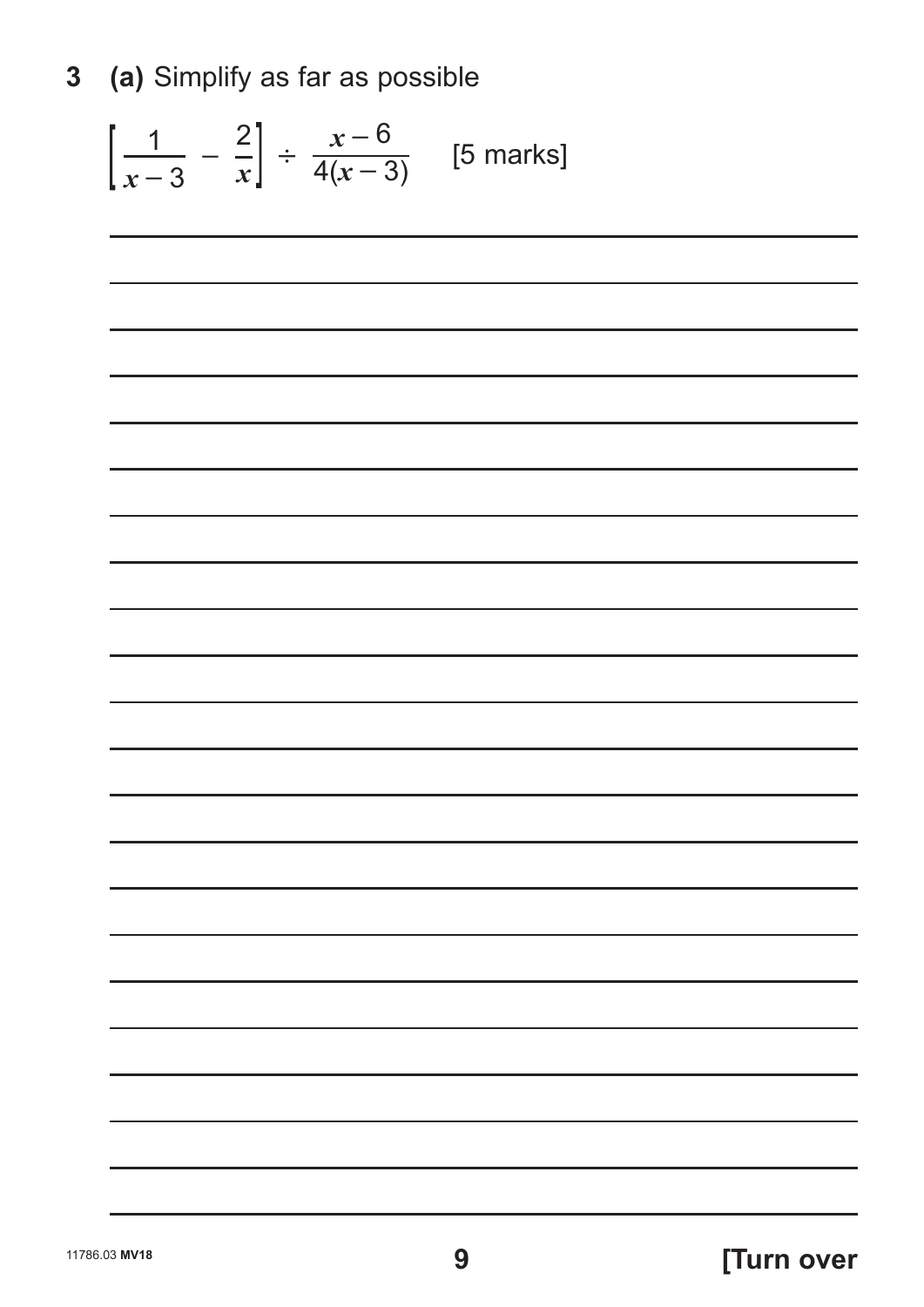# (b) Solve  $36 \times 6^x = \left(\frac{1}{6}\right)^{x-3}$  [5 marks]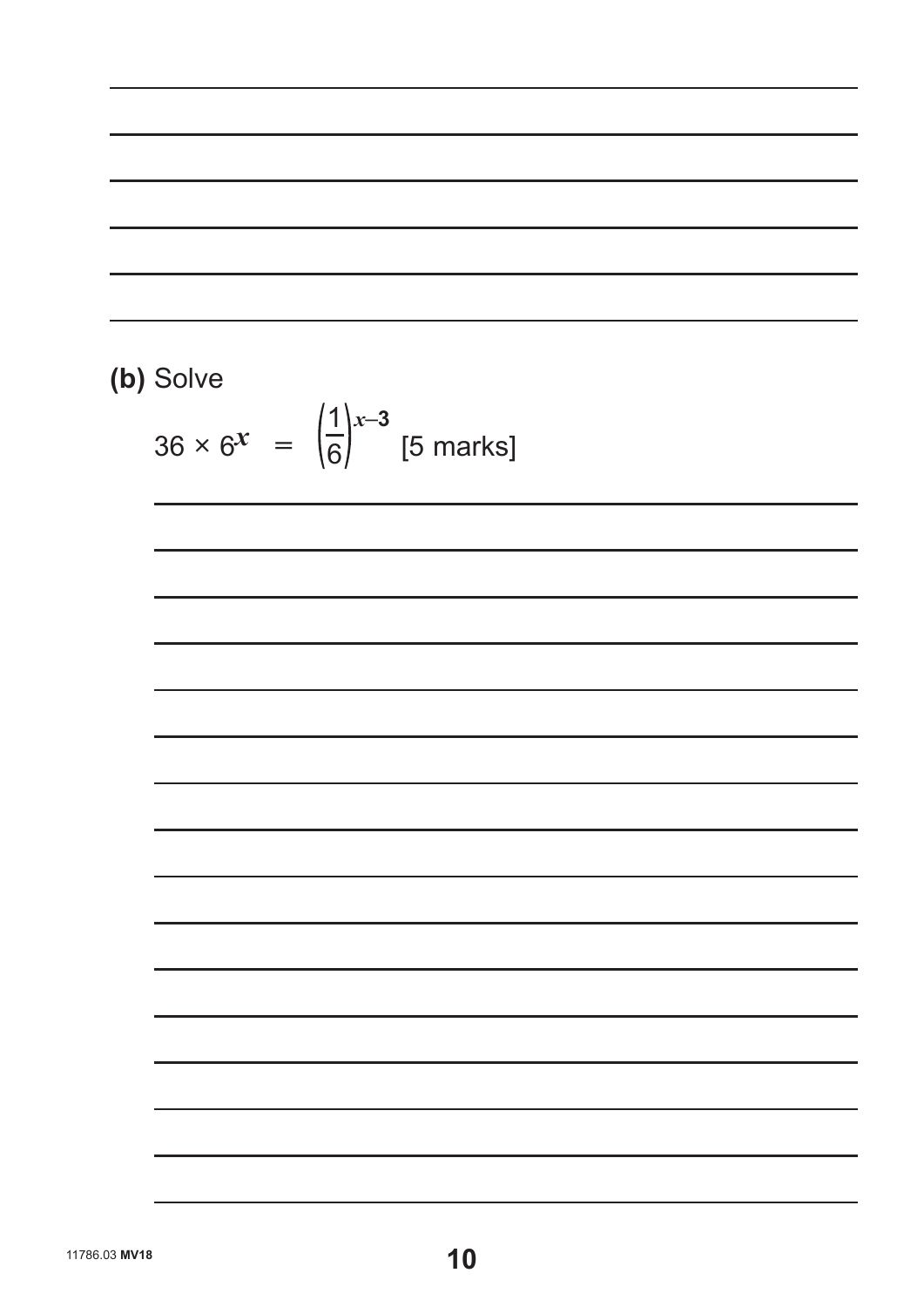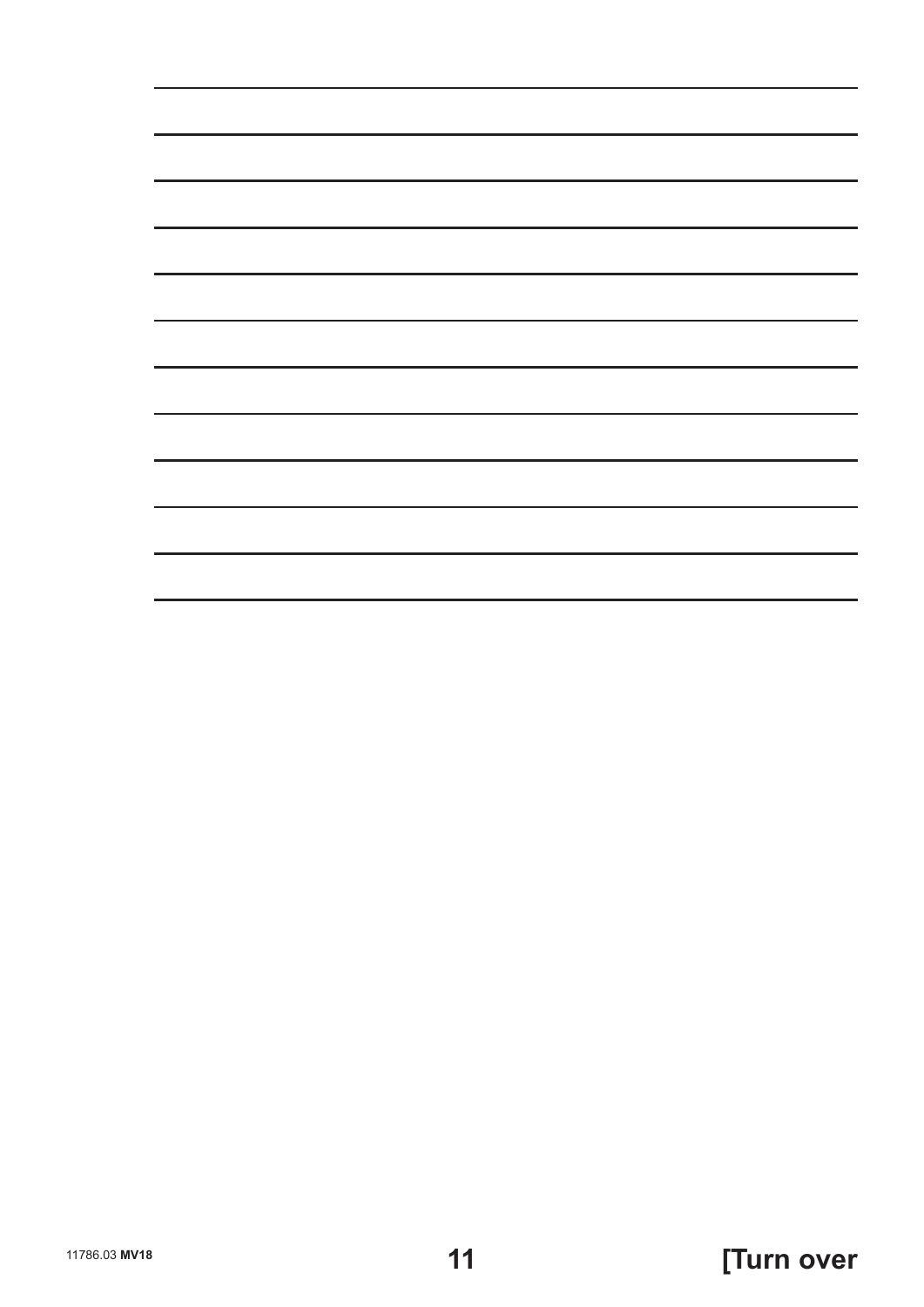$y = ax^2 + bx + c$ 

 where *a*, *b* and *c* are integers. The curve passes through the points (1, 6), (**−**2, 15) and (3, 20).

By forming and solving three simultaneous equations, find the values of  $a, b$  and  $c.$  [7 marks]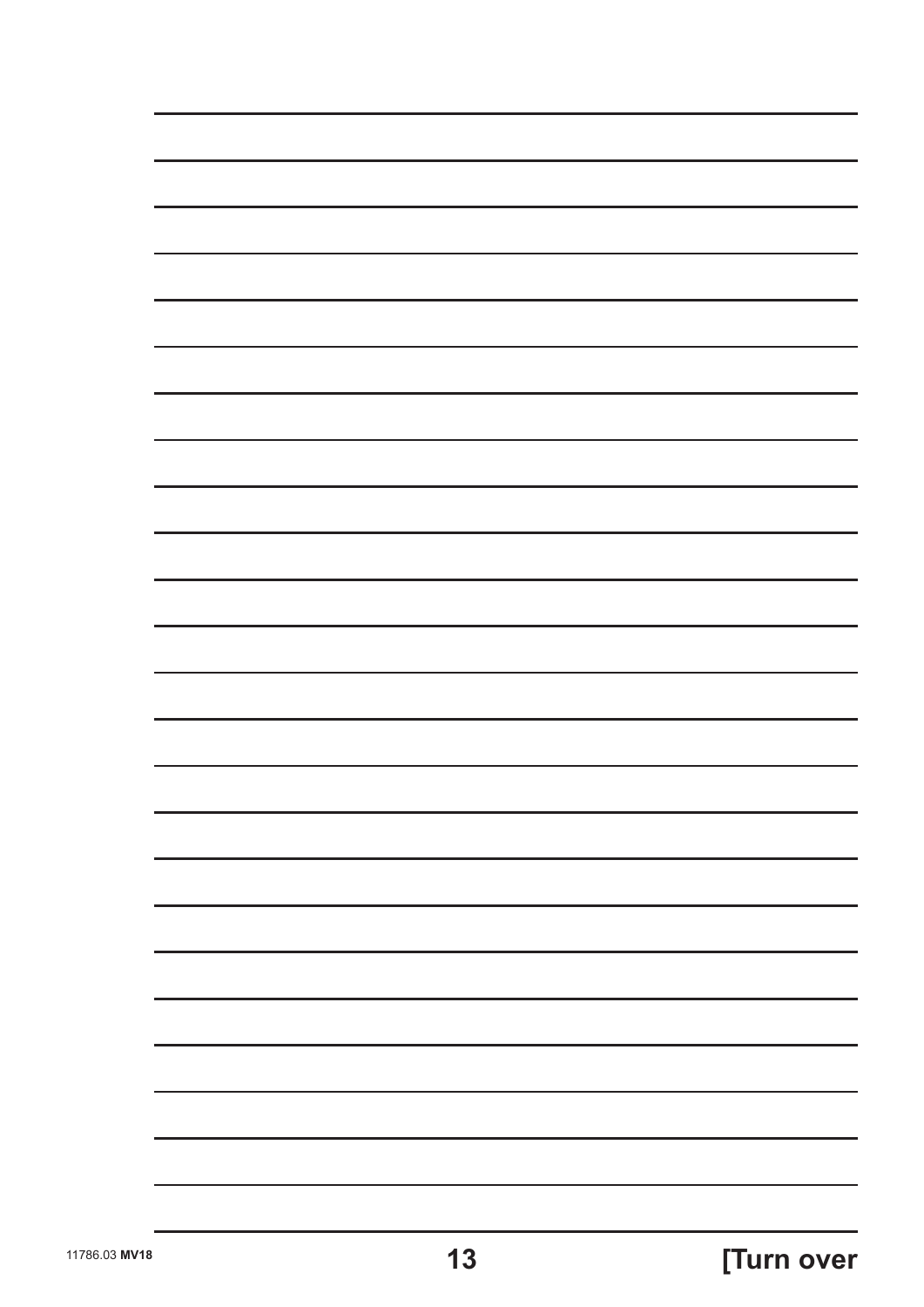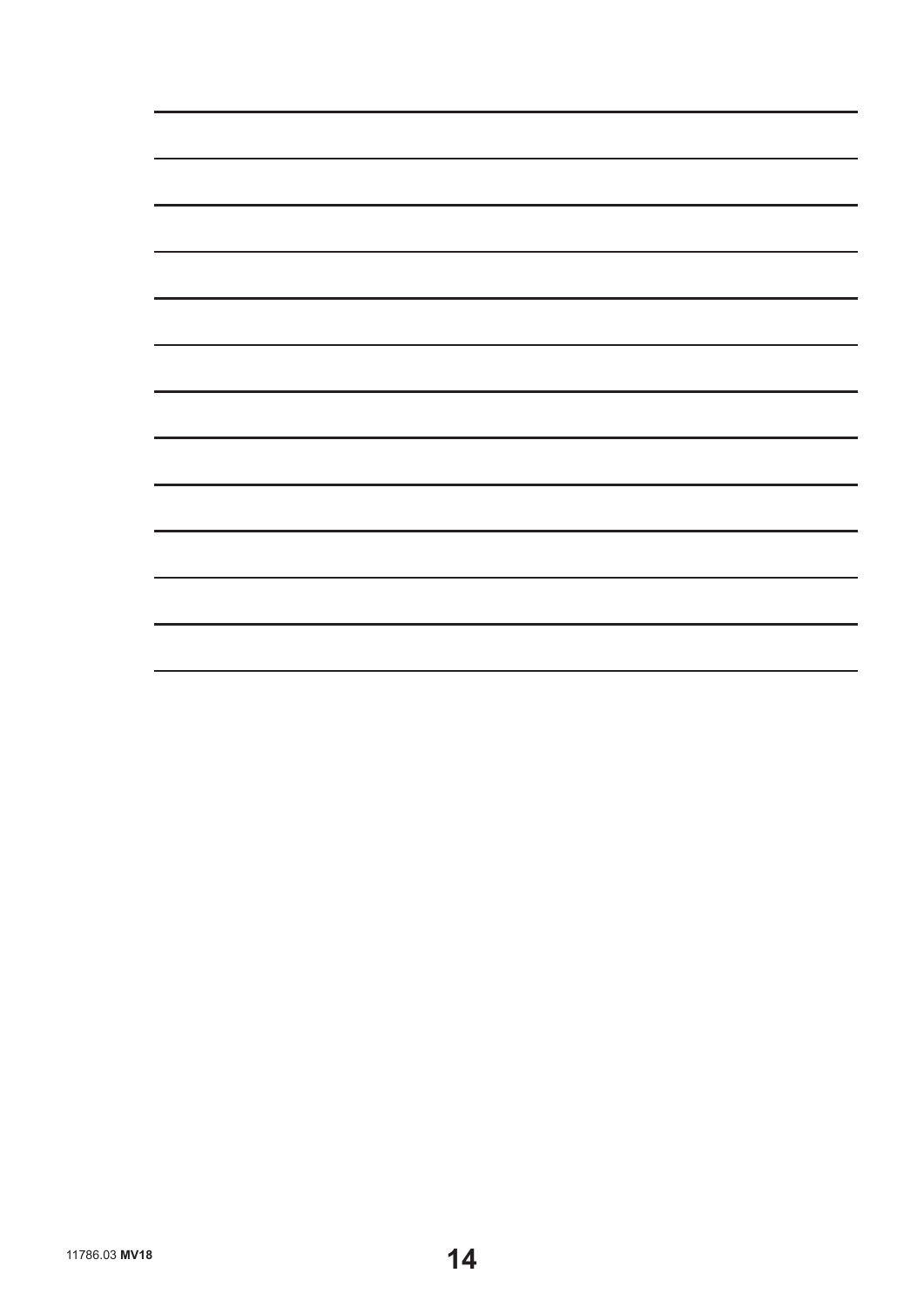**(b) Fig. 2** below shows a sketch of a curve and a straight line.





The straight line has equation  $y = x - 2$ The curve has equation  $y = \frac{3}{x}$ *x*

They intersect at the points A and B.

**(i)** Find the coordinates of A and B. [5 marks]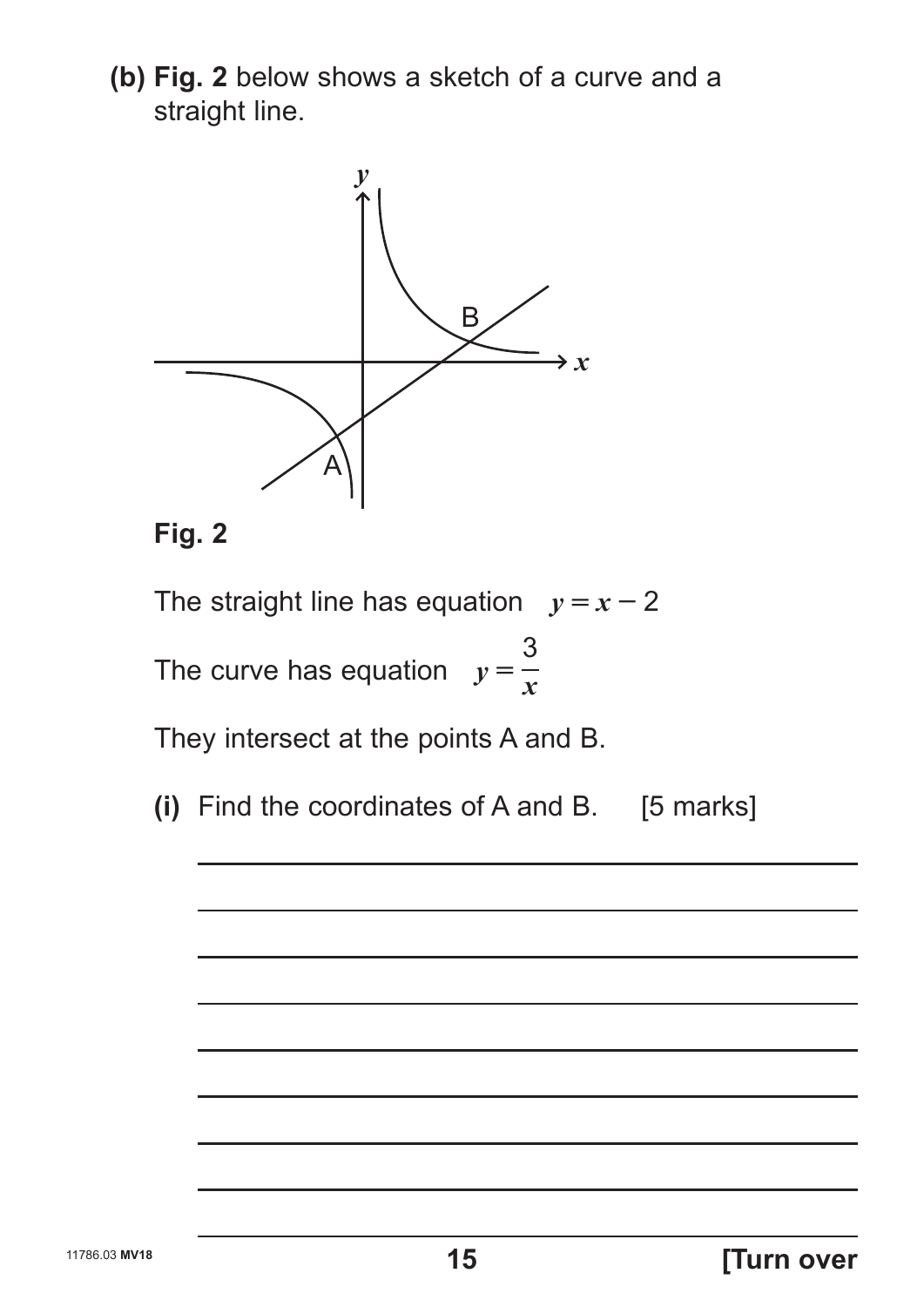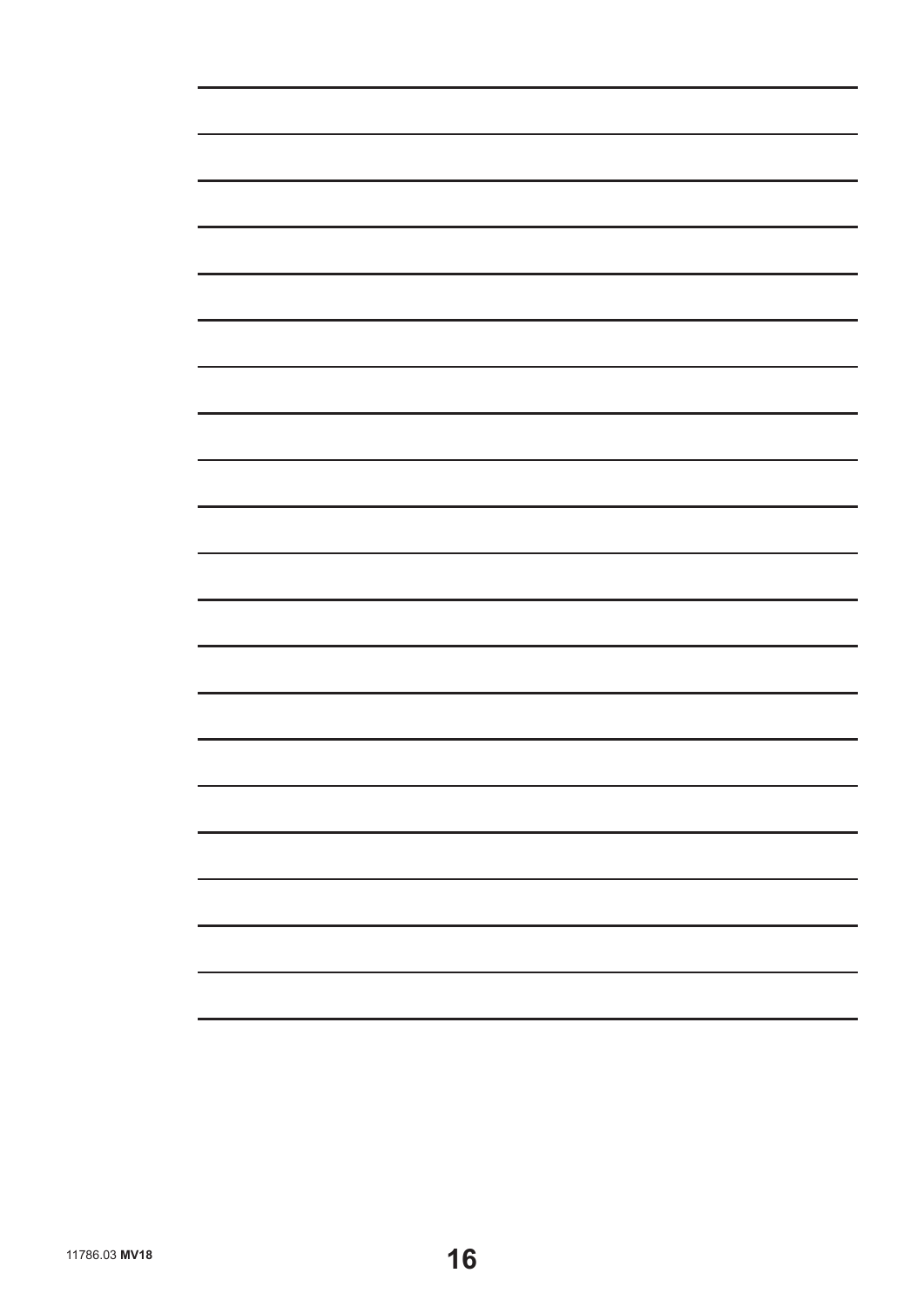| (ii) Hence find the mid-point of the line AB. [2 marks] |  |
|---------------------------------------------------------|--|
|                                                         |  |
|                                                         |  |
|                                                         |  |
|                                                         |  |
|                                                         |  |
|                                                         |  |
|                                                         |  |
|                                                         |  |
|                                                         |  |
|                                                         |  |
|                                                         |  |
|                                                         |  |
|                                                         |  |
|                                                         |  |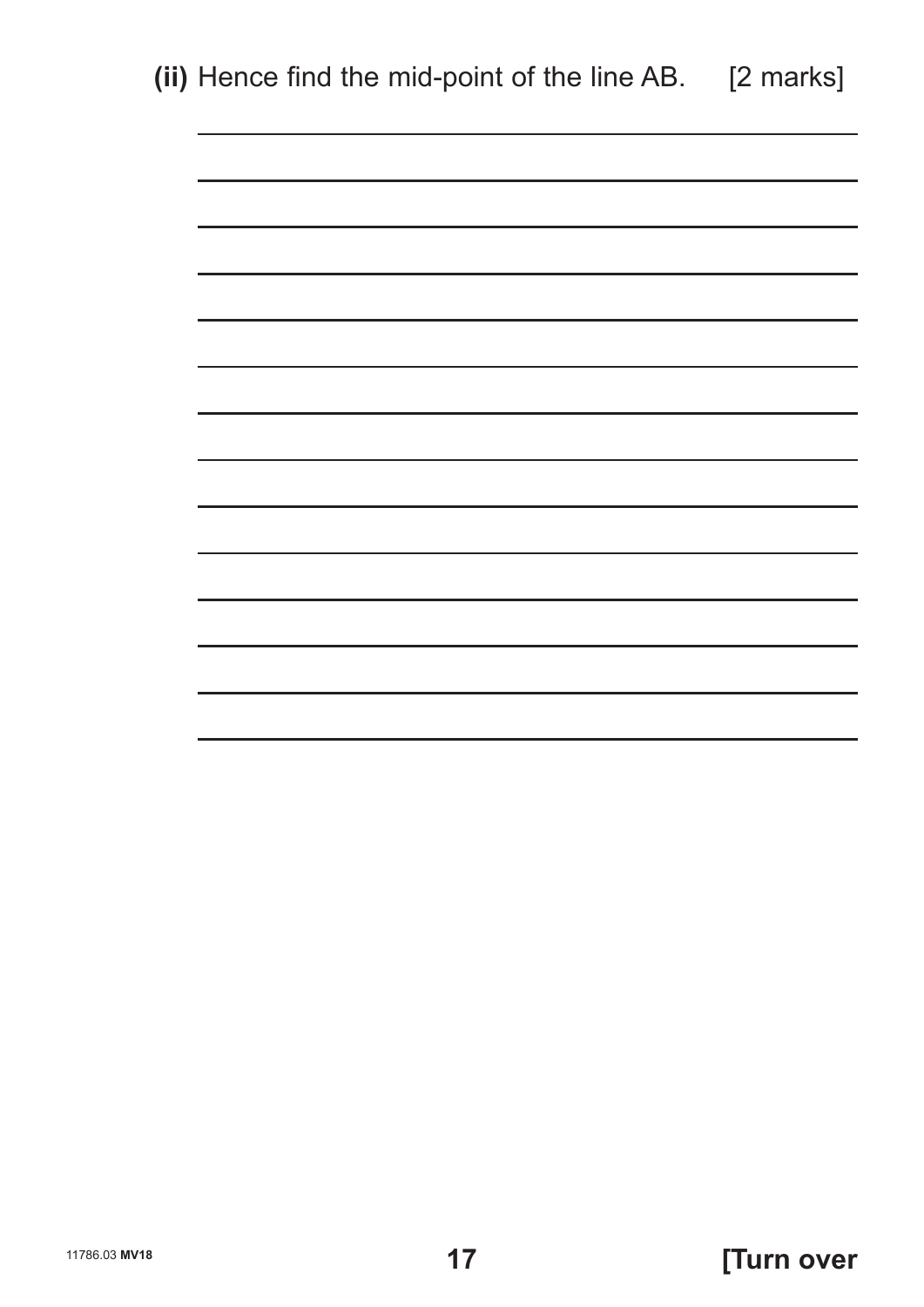**5** A cubic function is defined as

 $f(x) = x^3 + (p-1)x^2 - p^3$ 

where *p* is a positive constant. When  $f(x)$  is divided by  $(x - 3)$  the remainder is 18

 **(i)** Find the value of *p*. [5 marks]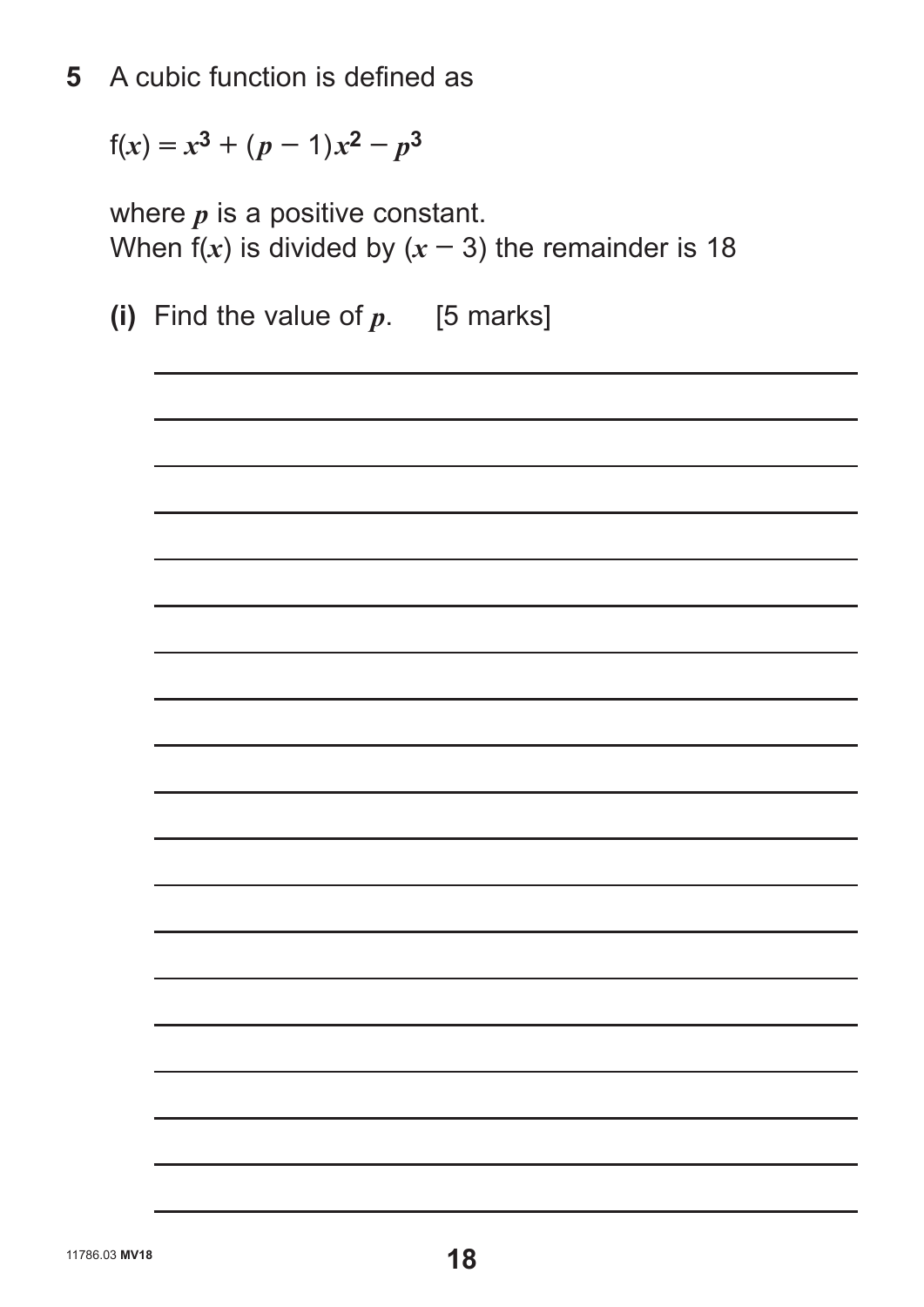| (ii) Hence find the remainder when $f(x)$ is divided<br>by $(2x + 1)$ . [2 marks] |
|-----------------------------------------------------------------------------------|
|                                                                                   |
|                                                                                   |
|                                                                                   |
|                                                                                   |
|                                                                                   |
|                                                                                   |
|                                                                                   |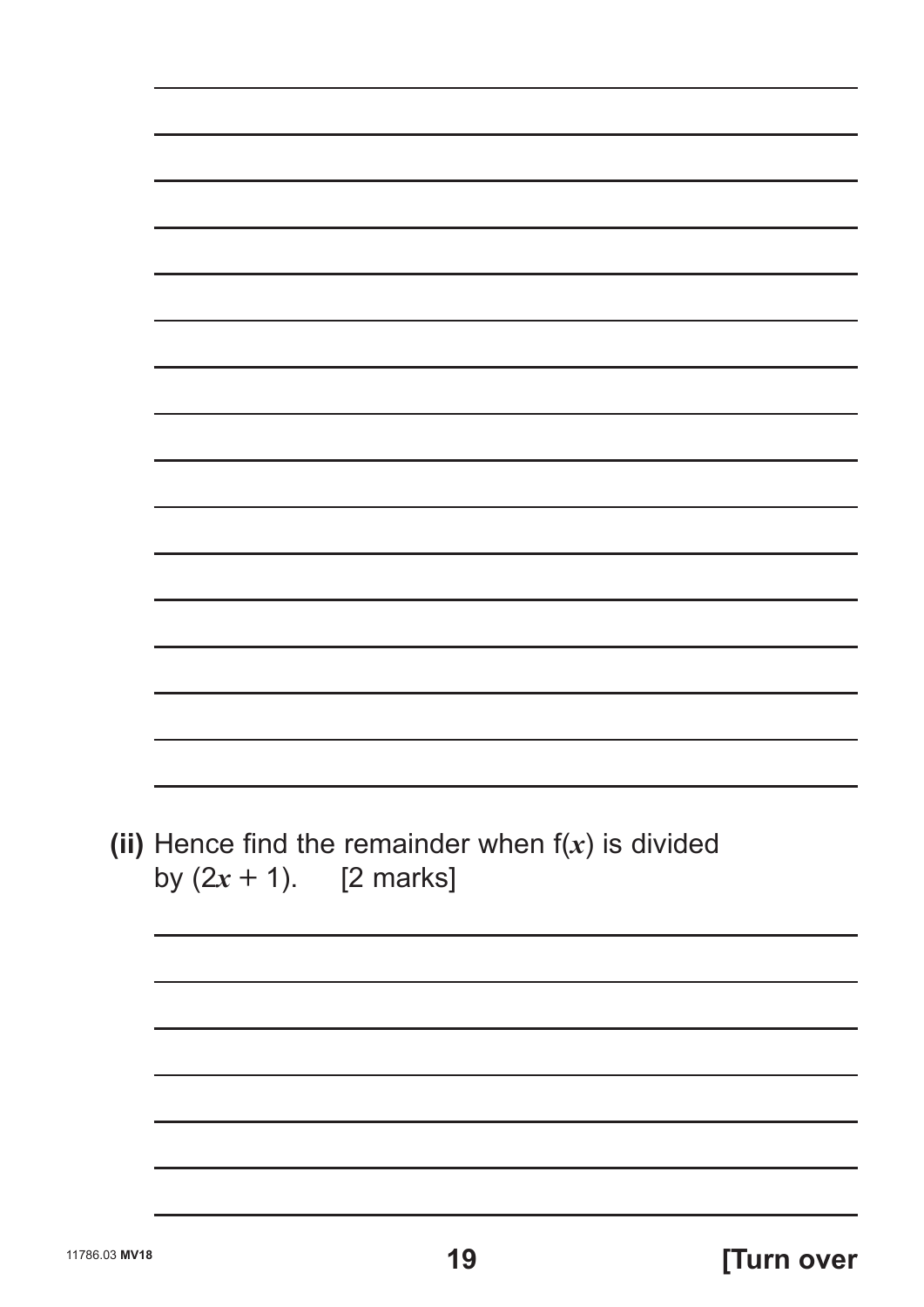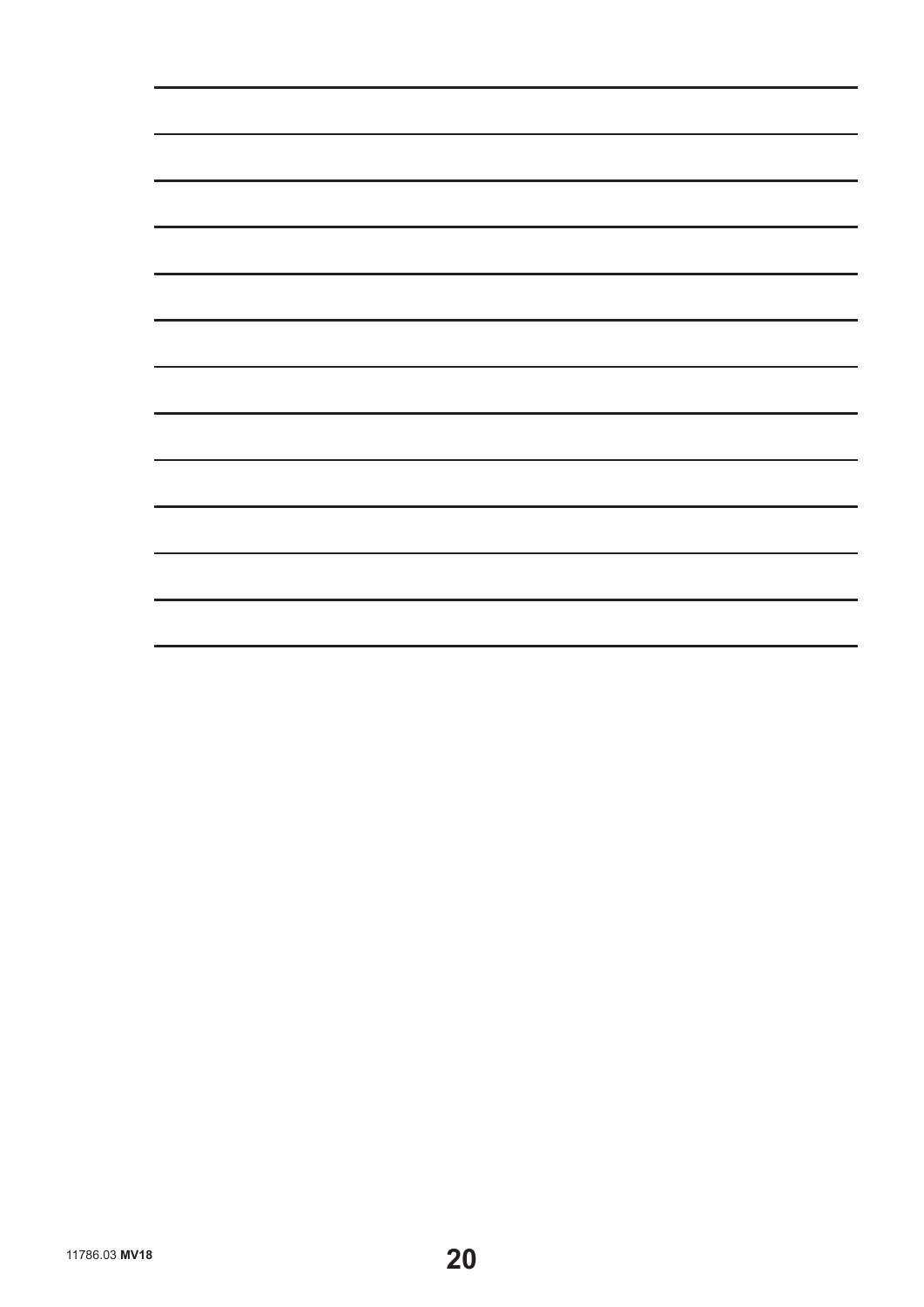

 The doorstop is a right-angled triangular prism with base length 12 *x* cm, perpendicular height 5*x* cm and depth *y* cm.

The volume of the doorstop is 480 cm**<sup>3</sup>**

 **(i)** Find an expression for *y* in terms of *x*. [2 marks]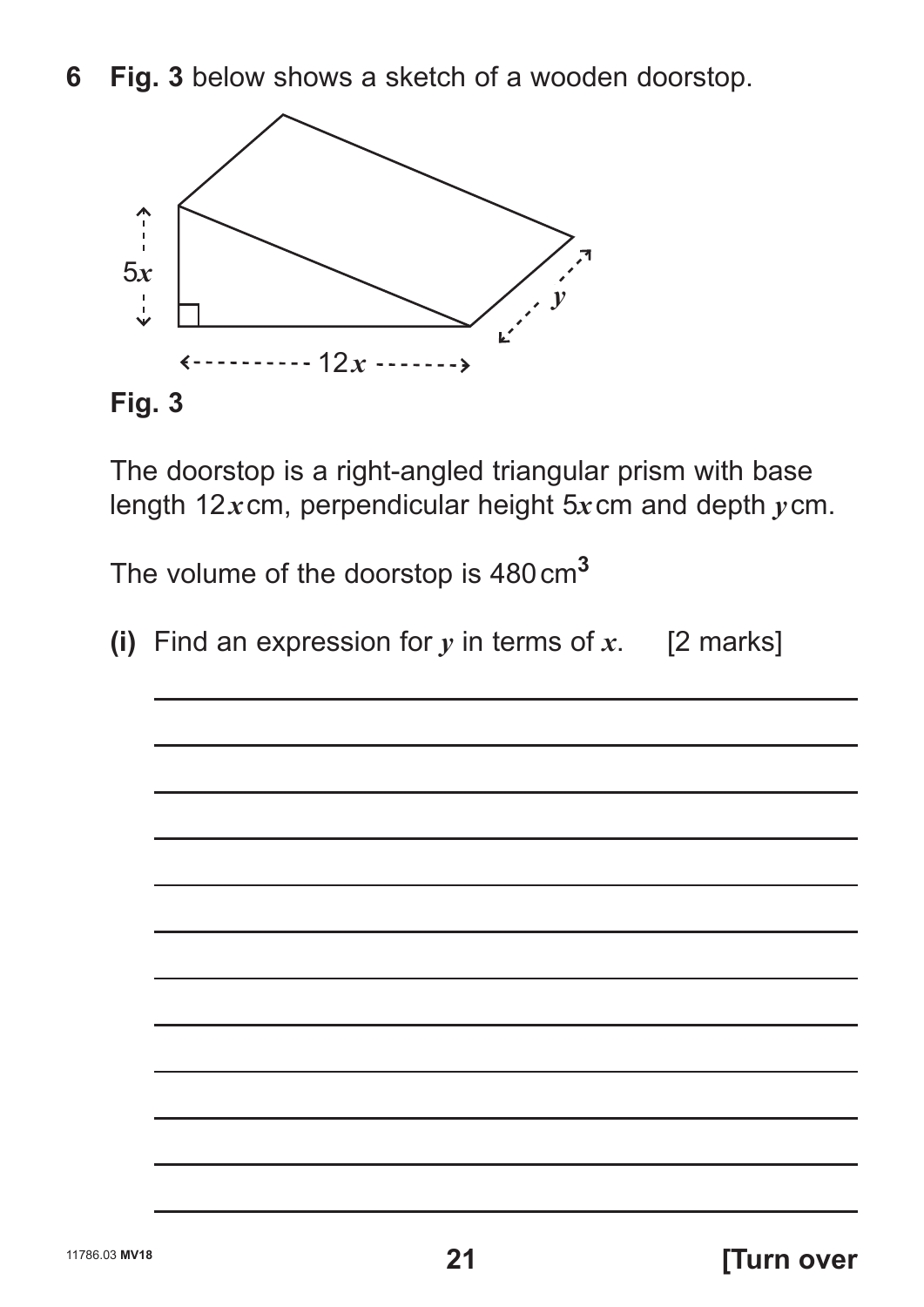(ii) Hence show that *A*, the total surface area, can be expressed as

\n
$$
A = 60x^2 + \frac{480}{x} \quad \text{[5 marks]}
$$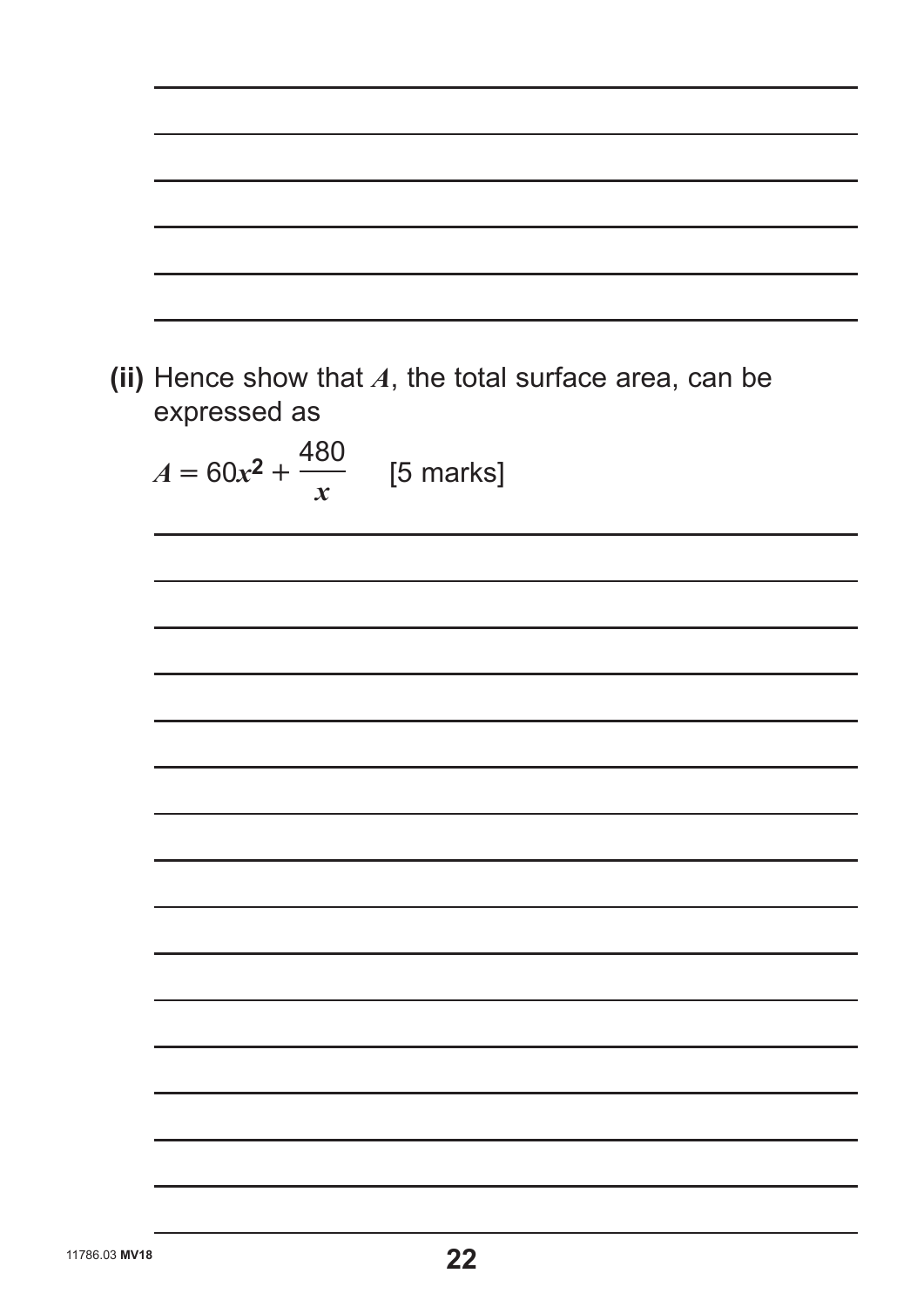**(iii)** Given that

$$
A = 60x^2 + \frac{480}{x}
$$

 use calculus to find the value of *x* for which *A* is a minimum. [7 marks]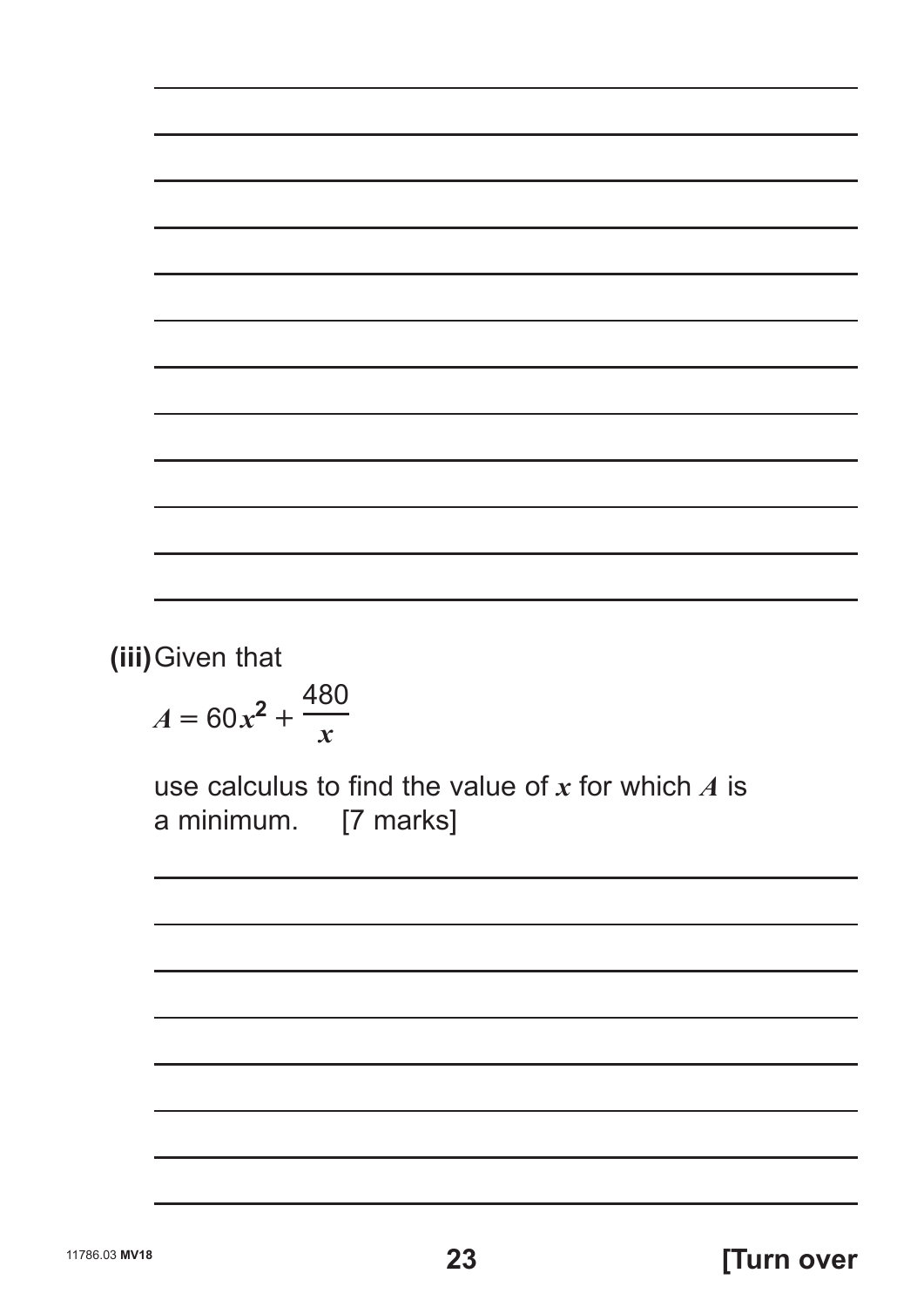| ۰ |  |  |  |
|---|--|--|--|
|   |  |  |  |
|   |  |  |  |
|   |  |  |  |
|   |  |  |  |
|   |  |  |  |
|   |  |  |  |
|   |  |  |  |
|   |  |  |  |
|   |  |  |  |
|   |  |  |  |
|   |  |  |  |
|   |  |  |  |
|   |  |  |  |
|   |  |  |  |
|   |  |  |  |
|   |  |  |  |
|   |  |  |  |
|   |  |  |  |
|   |  |  |  |
|   |  |  |  |
|   |  |  |  |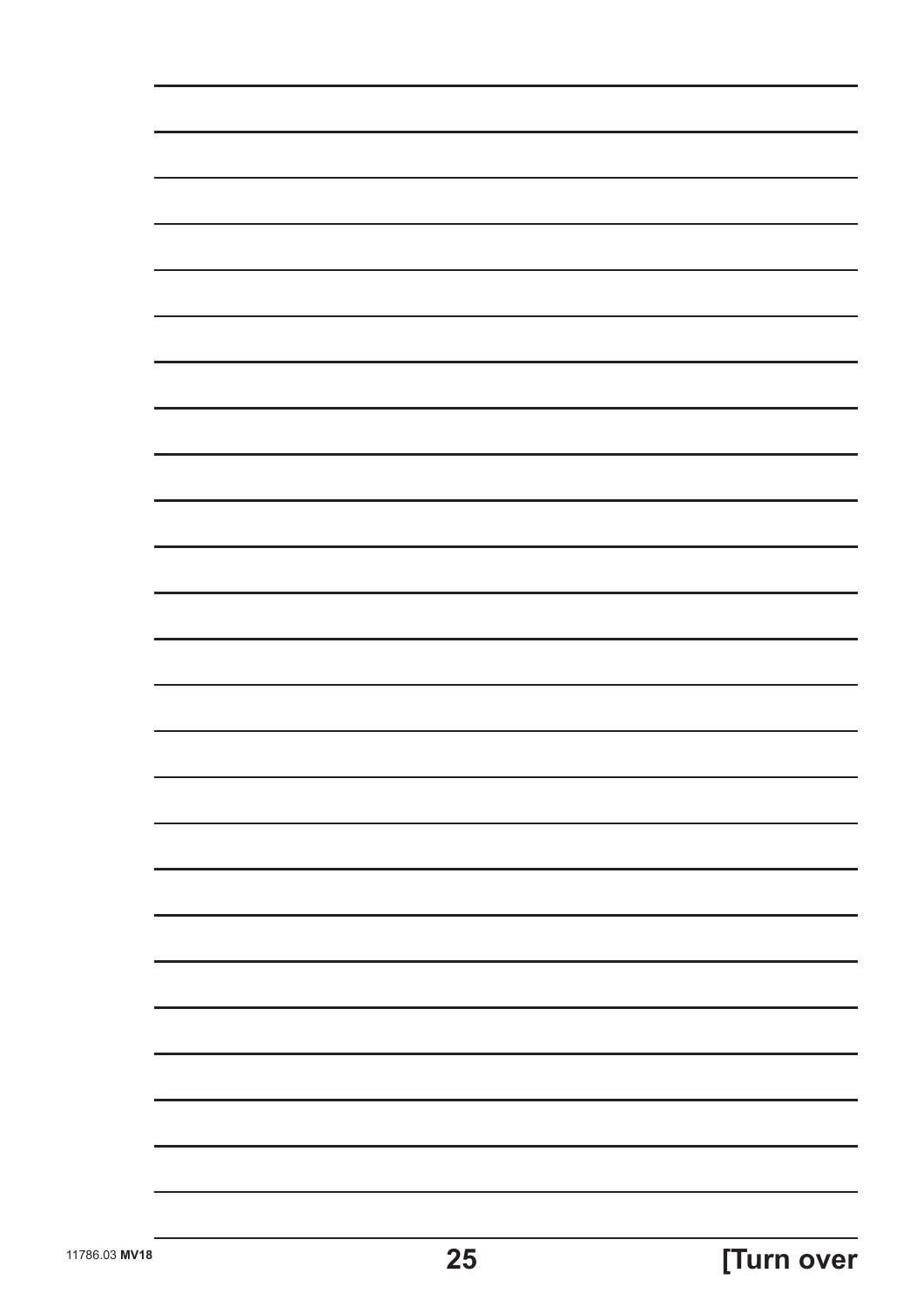**7** A curve is given by the equation

$$
y = 2\sqrt{x} + \frac{1}{ax} + a
$$

where *a* is a constant  $(a \neq 0)$ .

**(i)** Find  $\frac{dy}{dx}$  $\overline{dx}$ . [3 marks]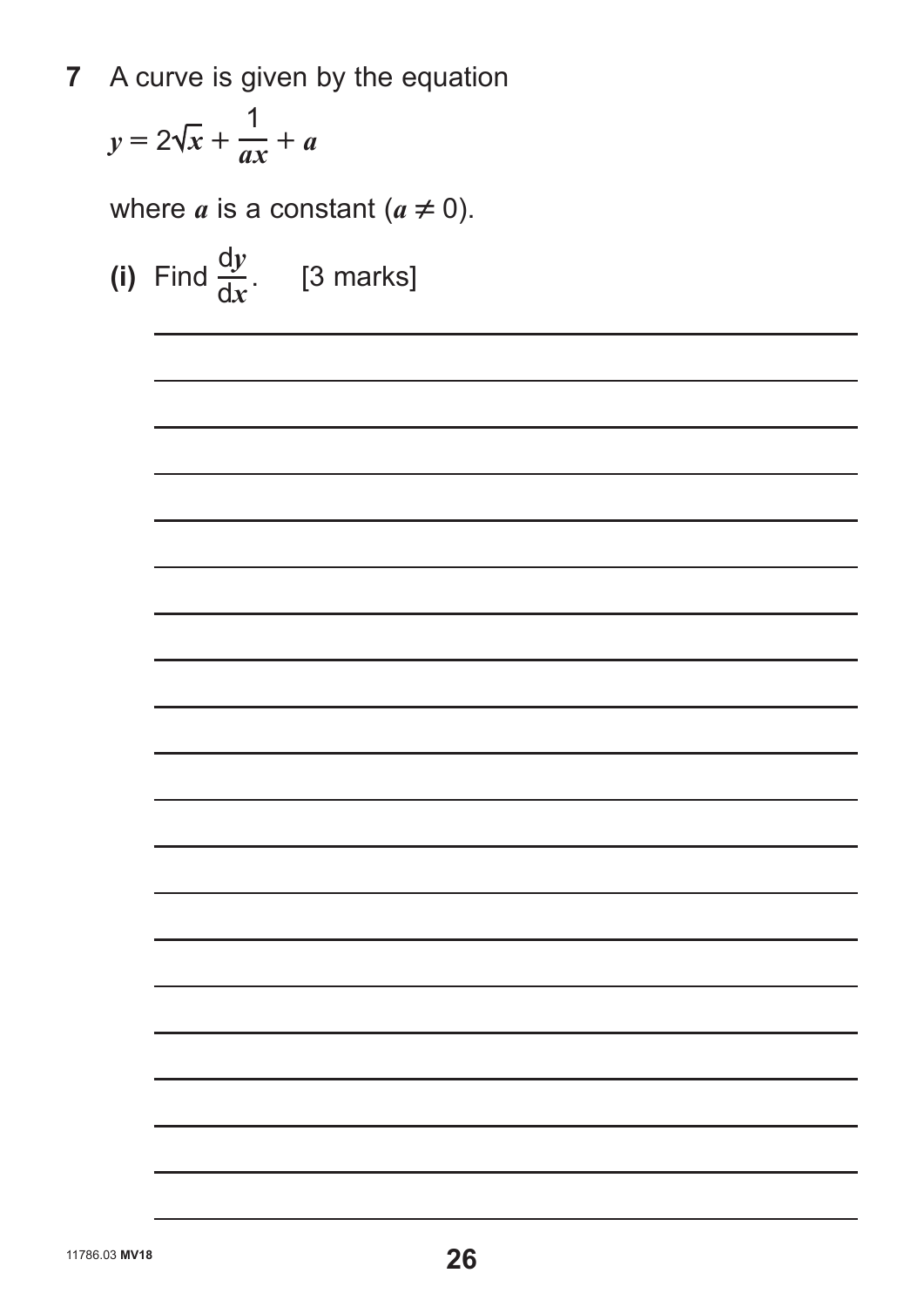|  | (ii) The curve has a stationary point at $x = \frac{1}{4}$ |  |  |
|--|------------------------------------------------------------|--|--|
|  | Find the coordinates of this stationary point. [5 marks]   |  |  |
|  |                                                            |  |  |
|  |                                                            |  |  |
|  |                                                            |  |  |
|  |                                                            |  |  |
|  |                                                            |  |  |
|  |                                                            |  |  |
|  |                                                            |  |  |
|  |                                                            |  |  |
|  |                                                            |  |  |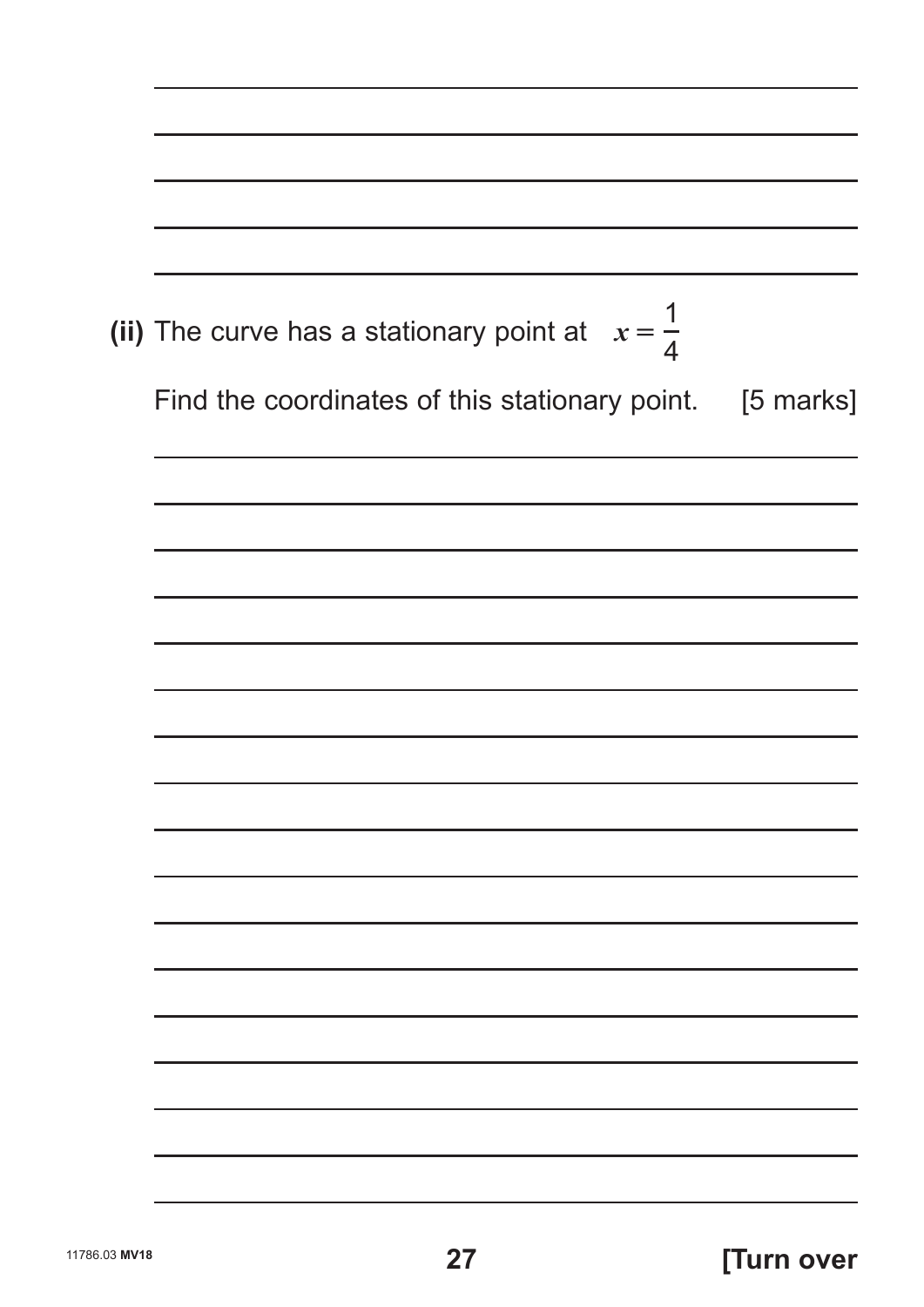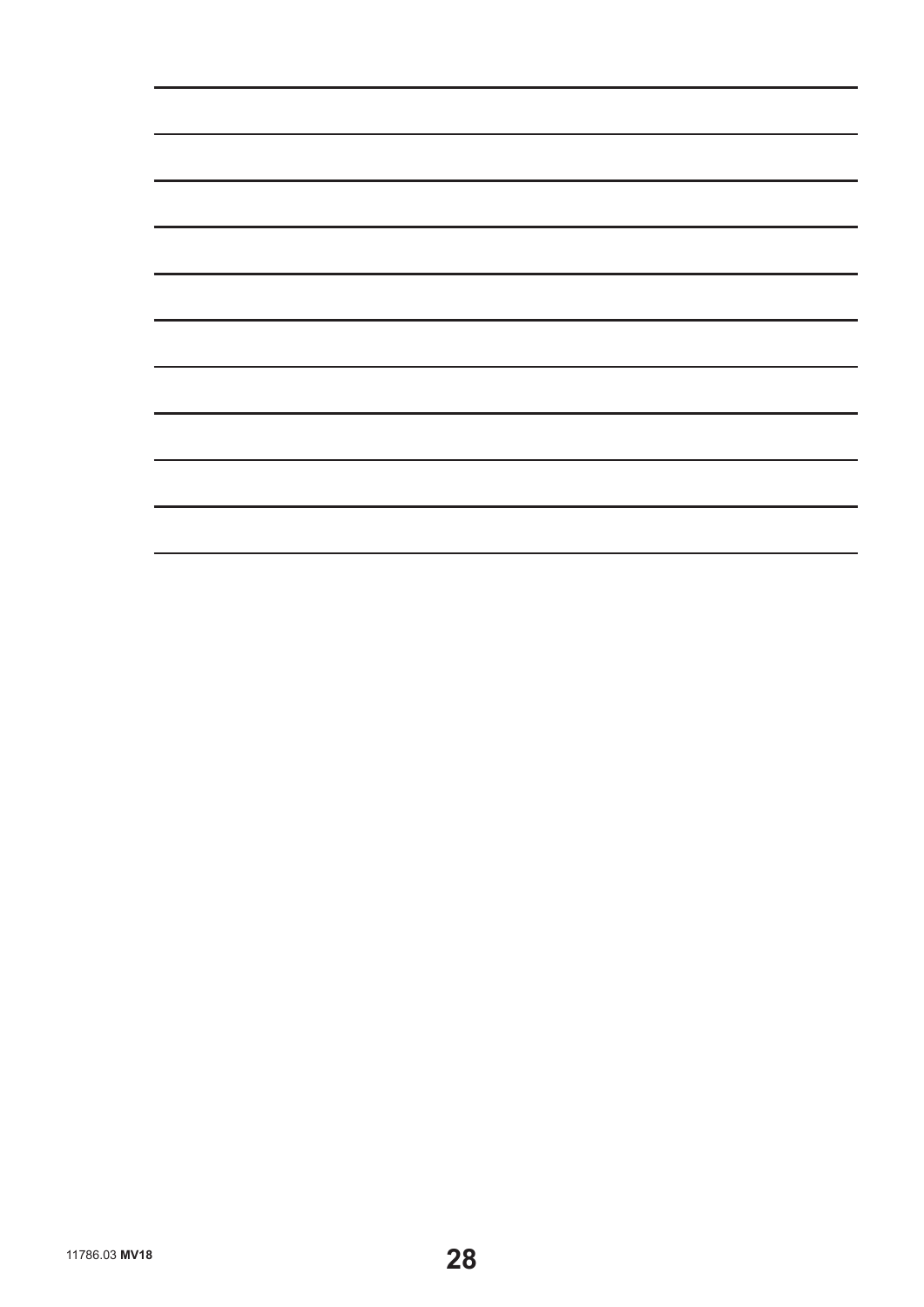**8** Find the range of values of *k* for which the quadratic equation

$$
(k + 1) x2 - kx + (k - 2) = 0
$$

has no real roots. [7 marks]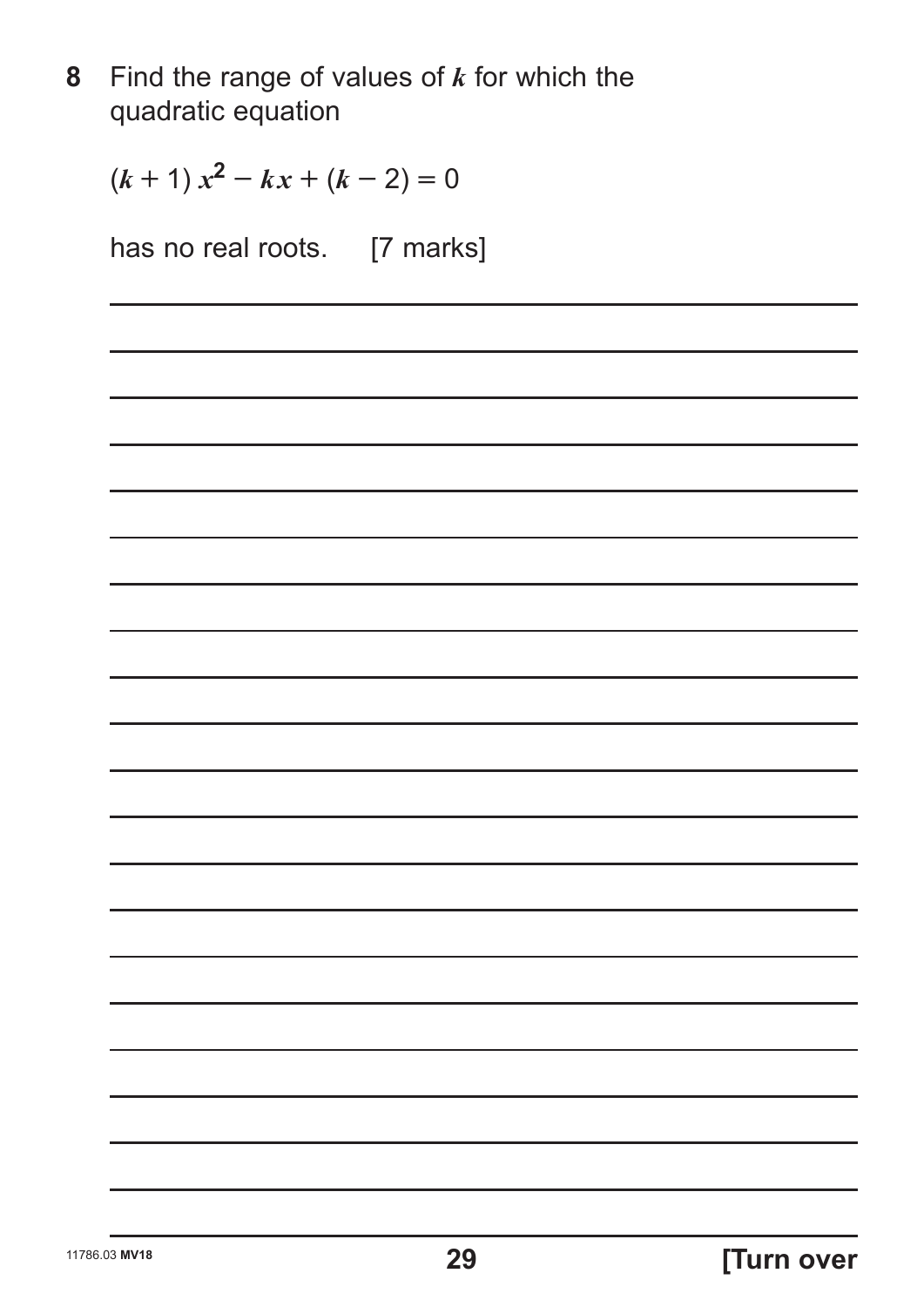| $\overline{\phantom{a}}$                   |  |
|--------------------------------------------|--|
|                                            |  |
|                                            |  |
|                                            |  |
|                                            |  |
|                                            |  |
|                                            |  |
|                                            |  |
| <b>Contract Contract Contract Contract</b> |  |
|                                            |  |
|                                            |  |
|                                            |  |
| ۰                                          |  |
|                                            |  |
|                                            |  |
|                                            |  |
| <b>Contract Contract Contract Contract</b> |  |
|                                            |  |
|                                            |  |
|                                            |  |
| ۰                                          |  |
|                                            |  |
|                                            |  |
|                                            |  |
| <b>Contract Contract Contract Contract</b> |  |
|                                            |  |
|                                            |  |
| ٠                                          |  |
|                                            |  |
|                                            |  |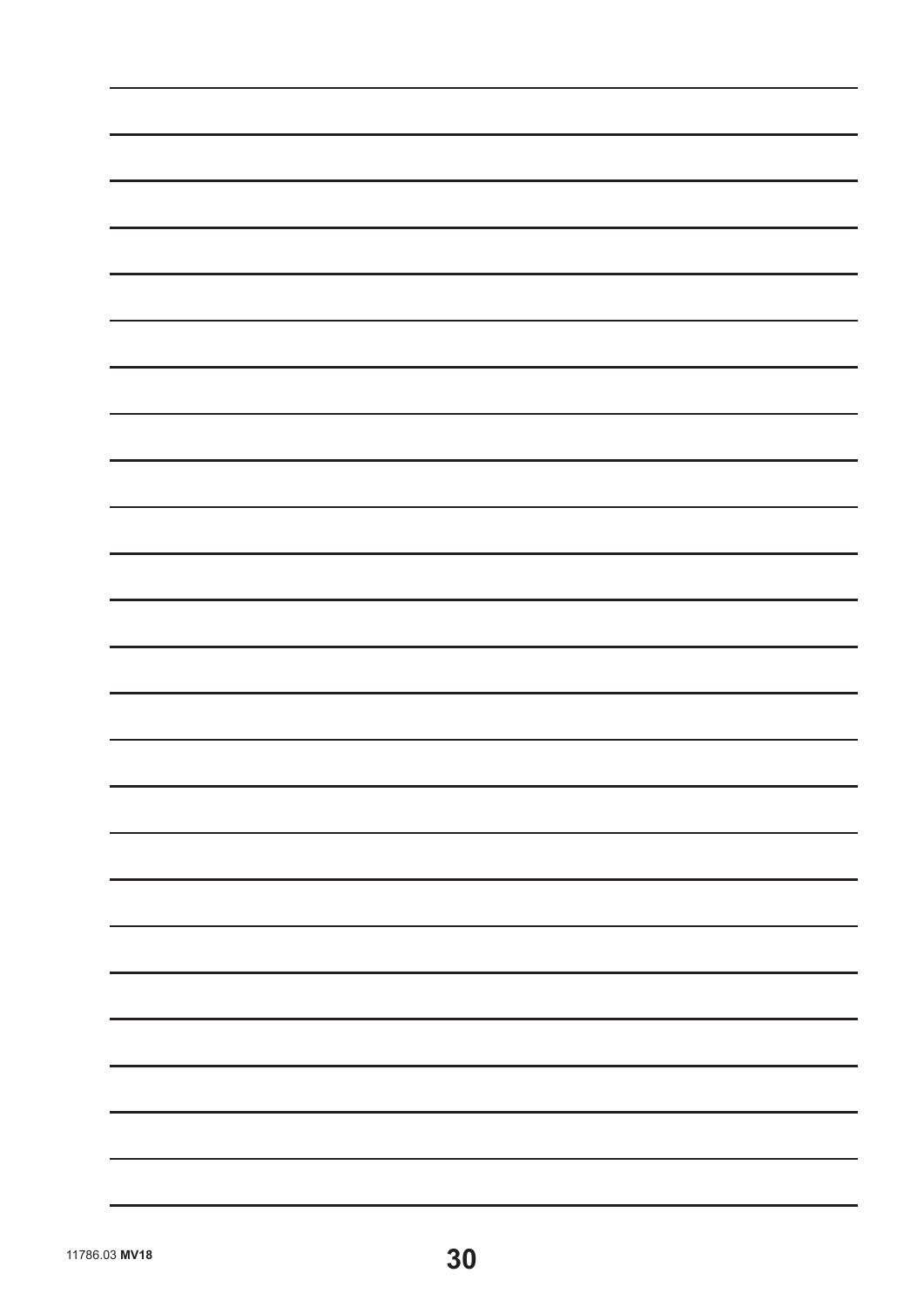## **This is the end of the question paper**